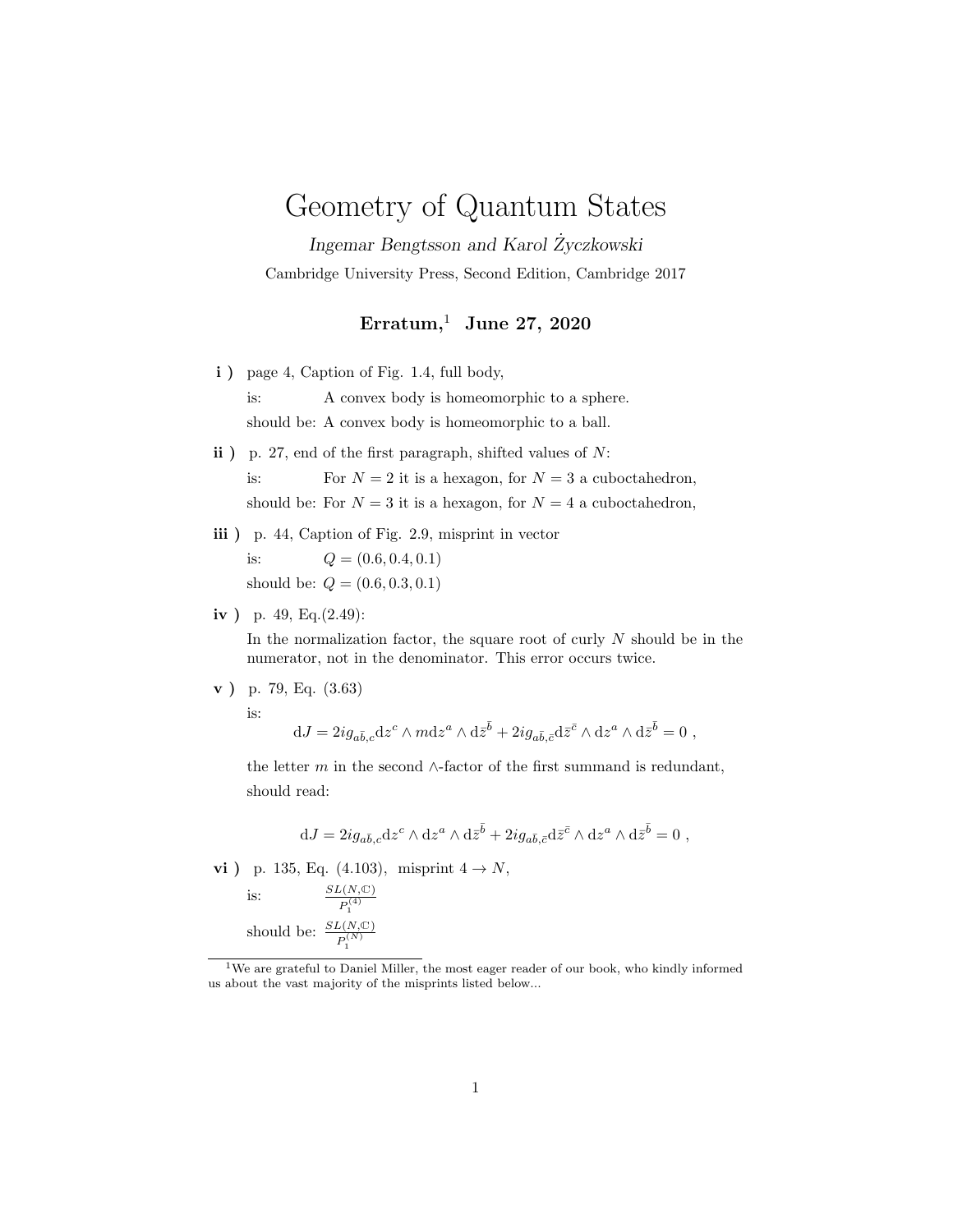vii ) p. 144, Eq. (5.13), eigenstates  $|e_i\rangle$  should simply read  $|i\rangle$ , so this equation reads

$$
|\psi\rangle = \sum_{i=1}^{n} \sqrt{p_i} e^{i\mu_i} |i\rangle, \qquad |\phi\rangle = \sum_{i=1}^{n} \sqrt{q_i} e^{i\nu_i} |i\rangle. \qquad (5.13)
$$

**viii** ) p. 176, Eq.  $(6.39)$ , missing subscript  $(s)$ , in the integrand is:  $\tilde{W}(u, v)$ should be:  $\tilde{W}^{(s)}(u, v)$ 

- $ix$ ) p. 182, Eq.  $(6.63)$ , absolute value missing, is:  $0 \leq \langle J_z \rangle \leq i$ should be:  $0 \leq \vert \langle J_z \rangle \vert \leq j$
- x ) p. 207, below Eq. (7.60),

is: where  $P_{2n}$  projects the space  $N_{K,n} \otimes N_{K,n}$  into  $N_{K,2n}$ 

should be: where  $P_{2n}$  projects the space of dimension  $(N_{K,n})^2$  into  $N_{K,2n}$ dimensions.

- xi ) p. 208, Eq. (7.66), change sine into cosine: is:  $2k \sin(\theta_k)(\sin \theta_k)^{2k-1}$ should be:  $2k\cos(\theta_k)(\sin \theta_k)^{2k-1}$
- **xii** ) p. 208, above Eq. (7.69), misprint  $p \rightarrow y$ :

is:  $P(p) = n(1 - y)^{n-1}$ should be:  $P(y) = n(1 - y)^{n-1}$ 

xiii ) p. 242, three sentences above Eq. (8.59), wrong label:

is: Looking at the planar projections of  $\mathcal{M}^{(3)}$  shown in Figure 8.8 should be: Looking at the planar projections of  $\mathcal{M}^{(3)}$  shown in Figure 8.9

 $xiv$ ) p. 304, Eqs. (11.16), (11.17) and (11.18), curly brackets redundant,

(11.16) is:  $\{\Phi \in \mathcal{CP}\}\$ , should be  $\Phi \in \mathcal{CP}$ (11.17) is:  $\{\Phi \in \mathcal{P}\}\$ , should be  $\Phi \in \mathcal{P}$ (11.18) is:  $\{\Phi \in \mathcal{SP}\},\$  should be  $\Phi \in \mathcal{SP}$ 

xv ) p. 313, line 3 of first paragraph, space redundant:

is: a notion of strategic im portance in the theory of entanglement should be: a notion of strategic importance in the theory of entanglement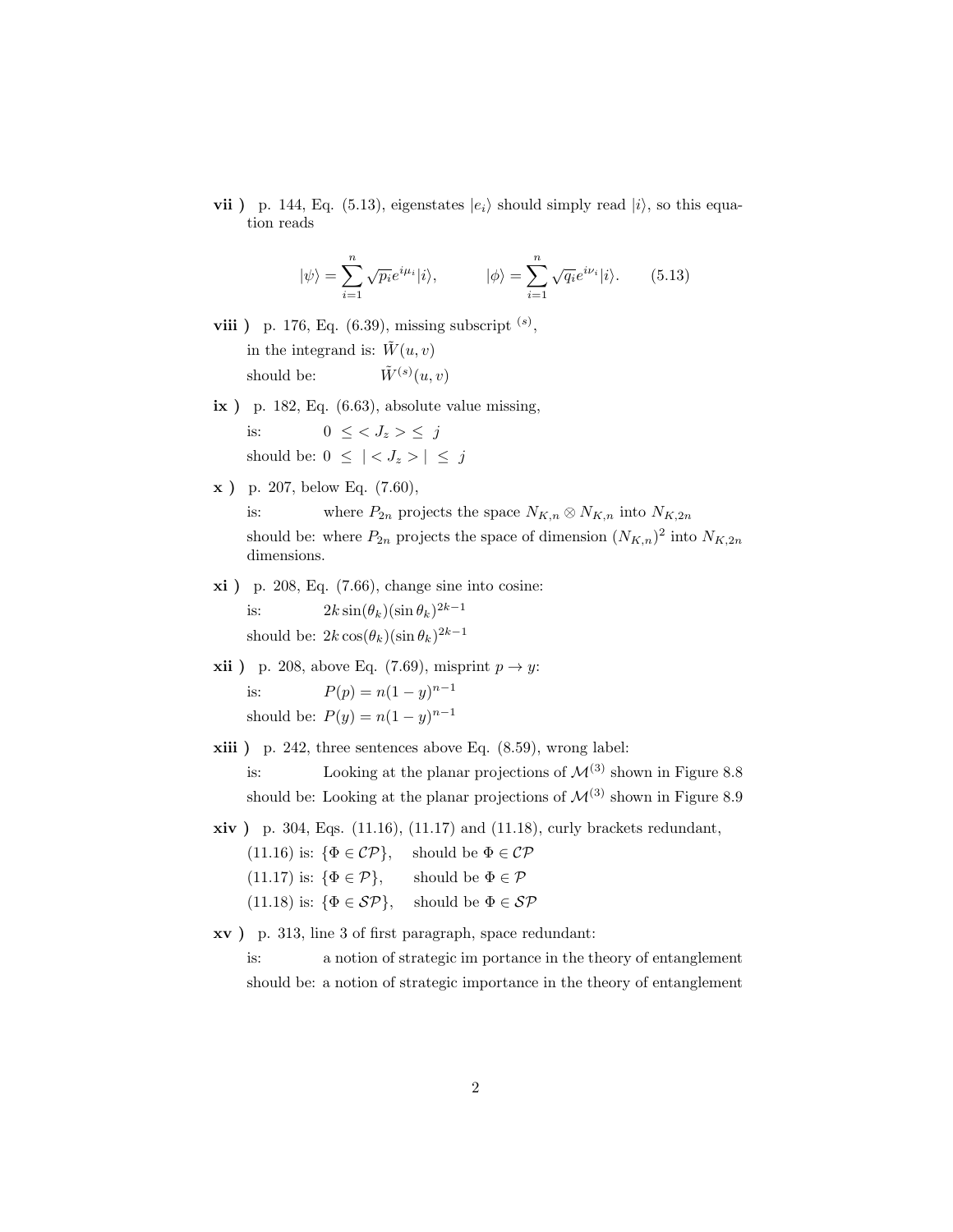xvi ) p. 316, below Eq. (12.13), statement to be improved:

is: Another nice feature is that the phase factor ensures that all displacement operators are of order N.

should be: Another nice feature is that the phase factor ensures that all displacement operators raised to power  $N$  give identity.

xvii ) p. 342 (very first line), typo

is:  $A_{0,0}^2 = F$ .

should be:  $A_{0,0} = F^2$ 

xviii ) p.381, slightly improved version of Fig. 13.5 is enclosed below,



Figure 1: Figure 13.5 The eigenvalue simplex for  $N = 3$ : (a) a Weyl chamber; the shaded region is accessible from  $\rho_0$  with bistochastic maps. (b) The shape of the light cone depends on the degeneracy of the spectrum.  $F$  denotes the future,  $P$  the past, and  $C$  the non-comparable states. (c) Splitting the simplex into Weyl chambers.

 $\dot{x}$  ) p. 346, 11-th line after Eq. (12.98), one 't' is redundant is: that tthe  $N(N + 1)$ should be: that the  $N(N + 1)$ 

 $\mathbf{xx}$ ) p. 347, formula (12.100), number t in the exponent missing, in the sum on the left hand side is missing, the sum is:  $\sum_{I,J} |\text{Tr} U_I^{\dagger} U_J|^2$ 

should be:  $\sum_{I,J} |\text{Tr} U_I^{\dagger} U_J|^{2t}$ 

 $\overrightarrow{xxi}$ ) p. 422, the very first line, redundant letter b, is: complex random pure state on NKb dimensional Hilbert space,

should be: complex random pure state on  $NK$  dimensional Hilbert space,

**xxii** ) p.444, Eq. (16.28), change  $|\Omega\rangle \rightarrow |\Psi\rangle_{23}$ left hand side, is:  $|\Psi\rangle_1|\Omega\rangle_{23}$ should be:  $|\Psi\rangle_{1}|\Phi^{+}\rangle_{23}$